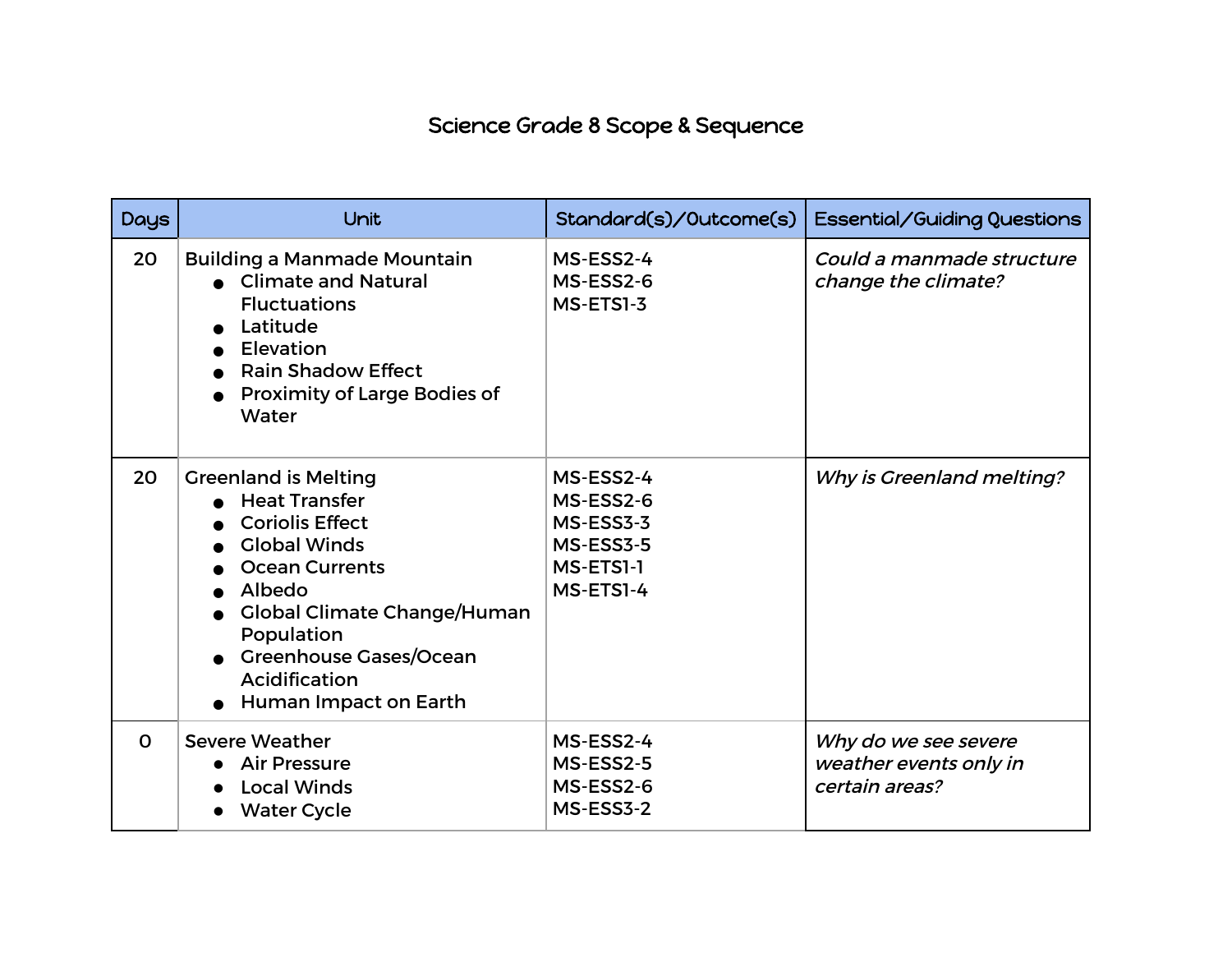|    | <b>Air Masses</b><br><b>Fronts</b><br><b>Storms</b><br><b>Severe Weather Patterns</b>                                                                                                                                       |                                                  |                                                                                                             |
|----|-----------------------------------------------------------------------------------------------------------------------------------------------------------------------------------------------------------------------------|--------------------------------------------------|-------------------------------------------------------------------------------------------------------------|
| 20 | <b>The Glossopteris Fossils</b><br><b>Fossils</b><br><b>Relative Age</b><br><b>Radioactive Dating</b><br><b>Time Scale</b><br><b>Evidence in Geological Events</b><br><b>Continental Drift</b><br><b>Seafloor Spreading</b> | MS-ESS1-4<br>MS-ESS2-3                           | What explains why the same<br>fossils were found on<br>different continents?                                |
| 20 | The Yellowstone Supervolcano<br>• Seafloor Spreading<br><b>Earth's Interior Processes</b><br><b>Plate Tectonics</b><br><b>Earthquakes</b><br>Volcanoes<br><b>Faults, Folds and Fracture Zones</b>                           | MS-ESS2-2<br>MS-ESS3-2<br>MS-ETS1-2<br>MS-ETS1-3 | Why could the Yellowstone<br>supervolcano be huge?                                                          |
| 15 | <b>Erosion All Around Us</b><br><b>Agents of Weathering</b><br><b>Agents of Erosion</b><br><b>Stream Erosion</b><br><b>Coastal Erosion</b>                                                                                  | MS-ESS2-1<br>MS-ESS2-2<br>MS-ETS1-1<br>MS-ETS1-2 | How do weathering, erosion,<br>and deposition change<br>Earth's landscape and the<br>landscapes of an area? |
| 10 | <b>Alternative Fuel Sources for</b><br>Transportation<br>• Natural Resources (renewable<br>and non-renewable)                                                                                                               | MS-ESS3-1<br>MS-ESS3-4<br>MS-ETSI-1              | What will be the fuel of the<br>future?                                                                     |